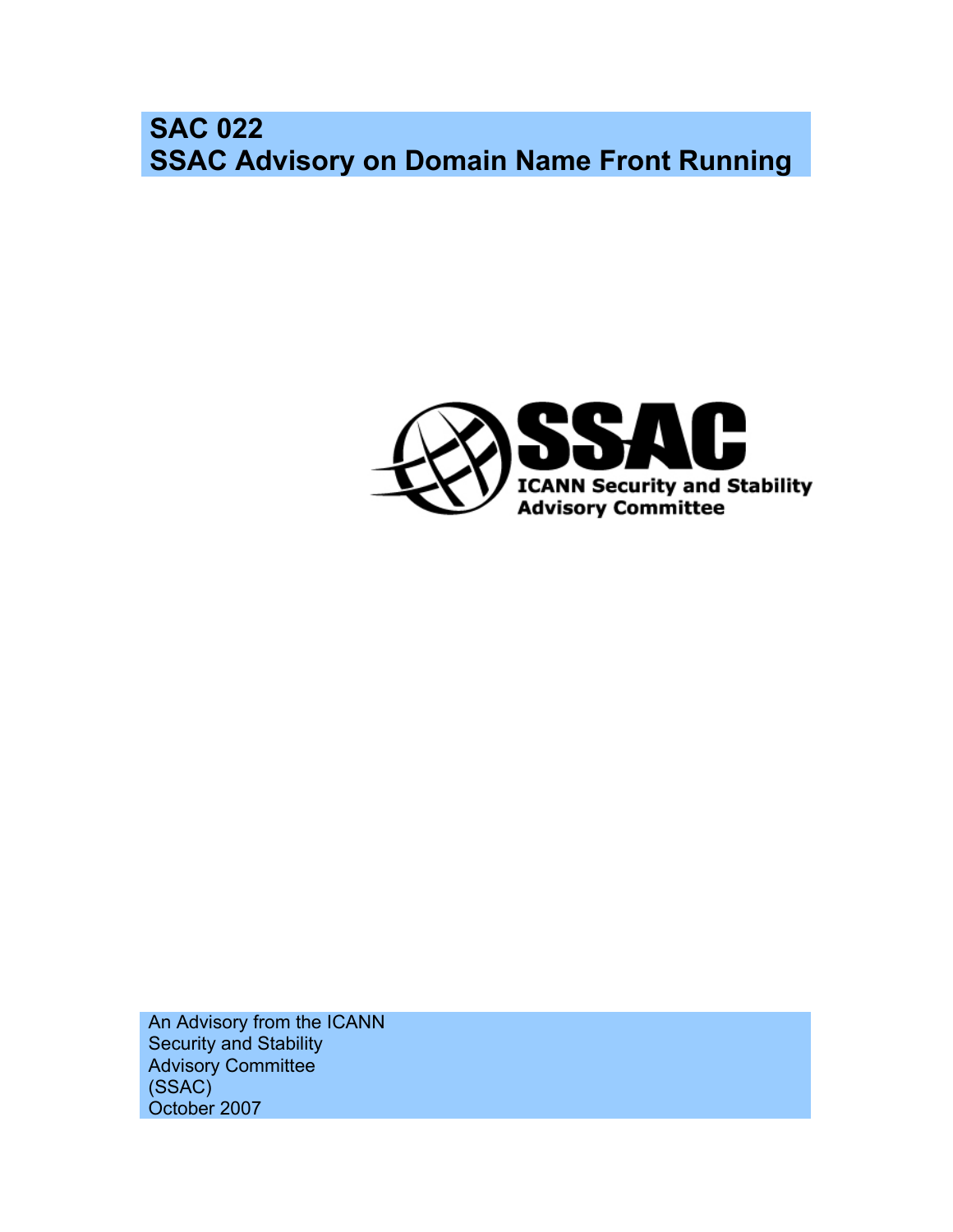#### **Executive Summary**

This Advisory considers the opportunity for a party with some form of insider information to track an Internet user's preference for registering a domain name and preemptively register that name. SSAC likens this activity to front running in stock and commodities markets and calls this behavior *domain name front running*. In the domain name industry, insider information would be information gathered from the monitoring of one or more attempts by an Internet user to check the availability of a domain name.

When the domain name of interest for which an availability check is made is registered shortly after such a check, the individuals making the availability check may reasonably assume that the organization operating the web site or service they used to determine the availability of the name preemptively registered the name. Registrants have filed complaints with ICANN, registrars, and with Intellectual Property attorneys that suggest domain name front running incidents may have occurred. SSAC does not yet have any hard data to draw conclusions regarding the frequency (if any) of the occurrence of domain name front running.

SSAC acknowledges that a perception exists within the community that monitoring or spying is taking place when would-be registrants check the availability of a domain name. Much of the information presented before SSAC regarding domain name front running is anecdotal and incomplete. The information SSAC has reviewed allows us to observe that some part of the community believes monitoring practices that result in preemptive registration of domain names have occurred and that such practices are not acceptable. SSAC is concerned that, whether real or perceived, preemptive registration portrays an unfavorable image of the domain name industry. This Advisory is therefore a preliminary study and is intended to put the issue before the community for discussion and to solicit well-documented incidents, if any can be obtained.

In this Advisory, SSAC begins with a premise that *checking the availability of a domain name can be a sensitive act which may disclose an interest in or a value ascribed to a domain name*. SSAC suggests that any such domain name availability lookups should be performed with care. Our premise is that a registrant may ascribe a value to a domain name; that unintended or unauthorized disclosure, or disclosure of an availability check by a third party without notice may pose a security risk to the would-be registrant; and that availability checks may create opportunities for a party with access to availability check data to acquire a domain name at the expense of the party that performed an availability check, or to the benefit of the party that monitored the check. We attempt to assess these risks and suggest ways that information could be collected and used to engage in domain name front running activities.

**SSAC observes that there does not appear to be a strong set of standards and practices to conclude whether monitoring availability checks is an acceptable or unacceptable practice.** We conclude this Advisory with a call for public comment; specifically, we invite registrants, registrars and other parties who have information regarding possible domain name front running incident to report that incident to the committee with as much information as possible to assist SSAC in studying this matter further.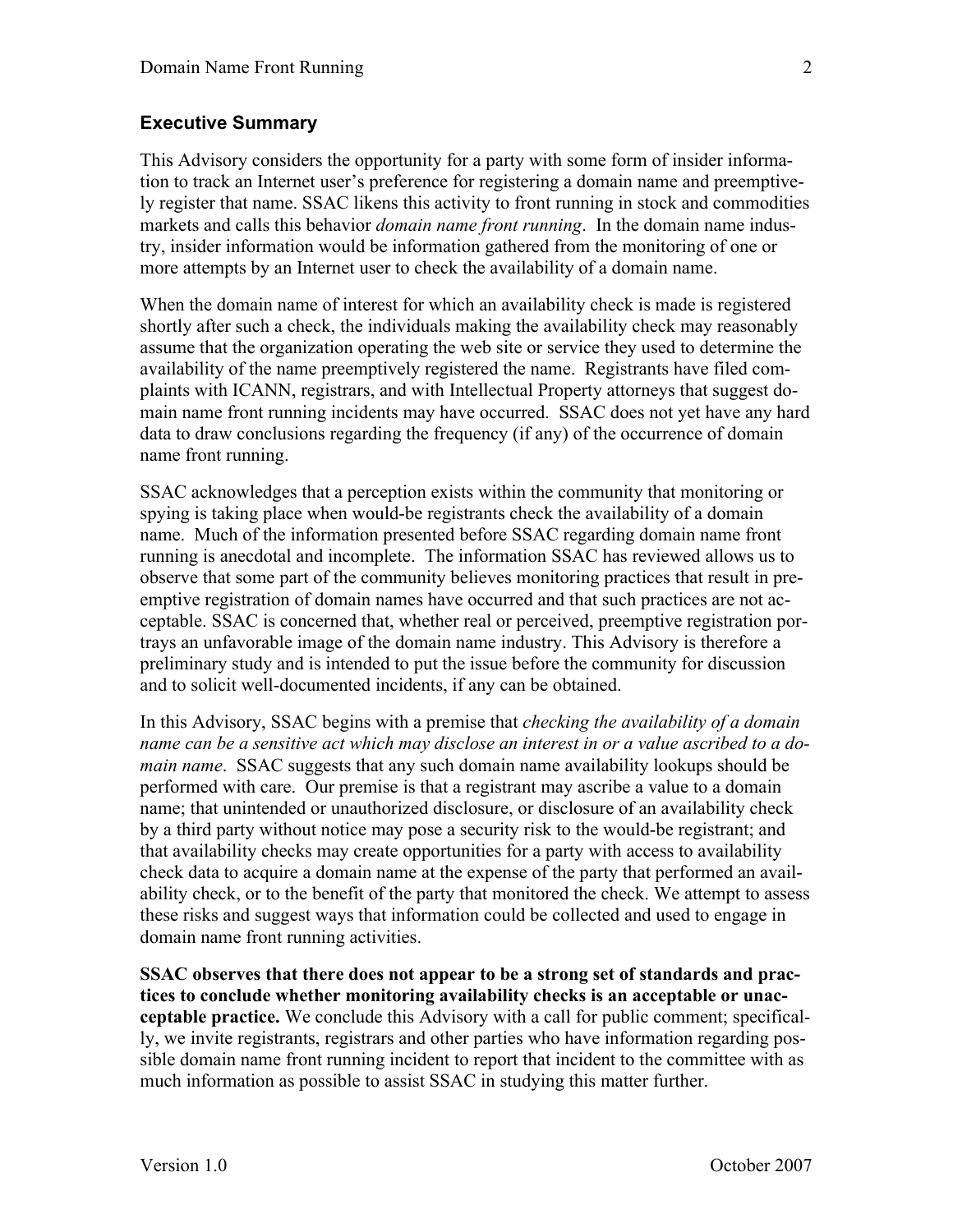#### **Introduction**

This Advisory considers the opportunity for a party with some form of insider information to track an Internet user's preference for registering a domain name and preemptively register that name. This type of activity has been called domain name grabbing and preemptive registration in other contexts. SSAC compares this activity to front running in stock and commodities markets and thus calls this similar behavior *domain name front running*. In the domain name industry, insider information would be information gathered from the monitoring of one or more attempts by an Internet user to check the availability of a domain name.

Several possible incentives have been suggested to SSAC as motivations to engage in domain name front running. One possibility is that a domain name that is of interest to one or more Internet users has potential for domain name monetization<sup>[1](#page-2-0)</sup>. A second possibility is that a domain of interest to an Internet user may have a commodity value in a secondary (resale) market; in particular, the domain name front runner might seek to sell the domain name registration to the party whose queries prompted the preemptive registration of that domain name.

Alternative explanations have also been suggested. Apparent instances of domain name front running may be mere coincidence or a consequence of domain name tasting<sup>[2](#page-2-1)</sup>. Domain name tasting usually occurs during the 5 day Add Grace Period (AGP) so that the taster can cancel domain names deemed to be unprofitable before the AGP expires and recover the cost of registration. In any given month, over a million domain names can be tested for their potential to be profitable for monetization, and there is a reasonable chance that some of these names may coincide with names that have been subject to some form of a domain name availability check during that month.

#### *Background*

When the domain name of interest for which an availability check is made is registered shortly after such a check, the individuals making the availability check might (incorrectly) assume that the web site or service they used to determine the availability of the name preemptively registered the name. Registrants have filed complaints with ICANN, registrars, and with Intellectual Property attorneys that suggest domain name front running incidents may have occurred. At this time, SSAC has preliminary information from an intellectual property attorney regarding two alleged incidents of domain name front running. The attorney, however, has asked that SSAC refrain from disclosing the domain names and parties involved while the law firm continues to investigate these incidents. SSAC has also requested information from other sources who claim they have been victimized by domain name front running activities and is involved in ongoing discussions

<span id="page-2-0"></span><sup>1</sup> Domain Name Monetization is a practice whereby a set of pay-per-click (PPC) links and associated websites are automatically created for each domain name, each of the links generating an income to the domain registrant when users arrive at the website and click any of the links or associated websites.

<span id="page-2-1"></span><sup>&</sup>lt;sup>2</sup> Domain Name Tasting is a practice where a party registers a domain name and tests to see whether a web site hosted using the name can attract traffic and earn revenue via advertising.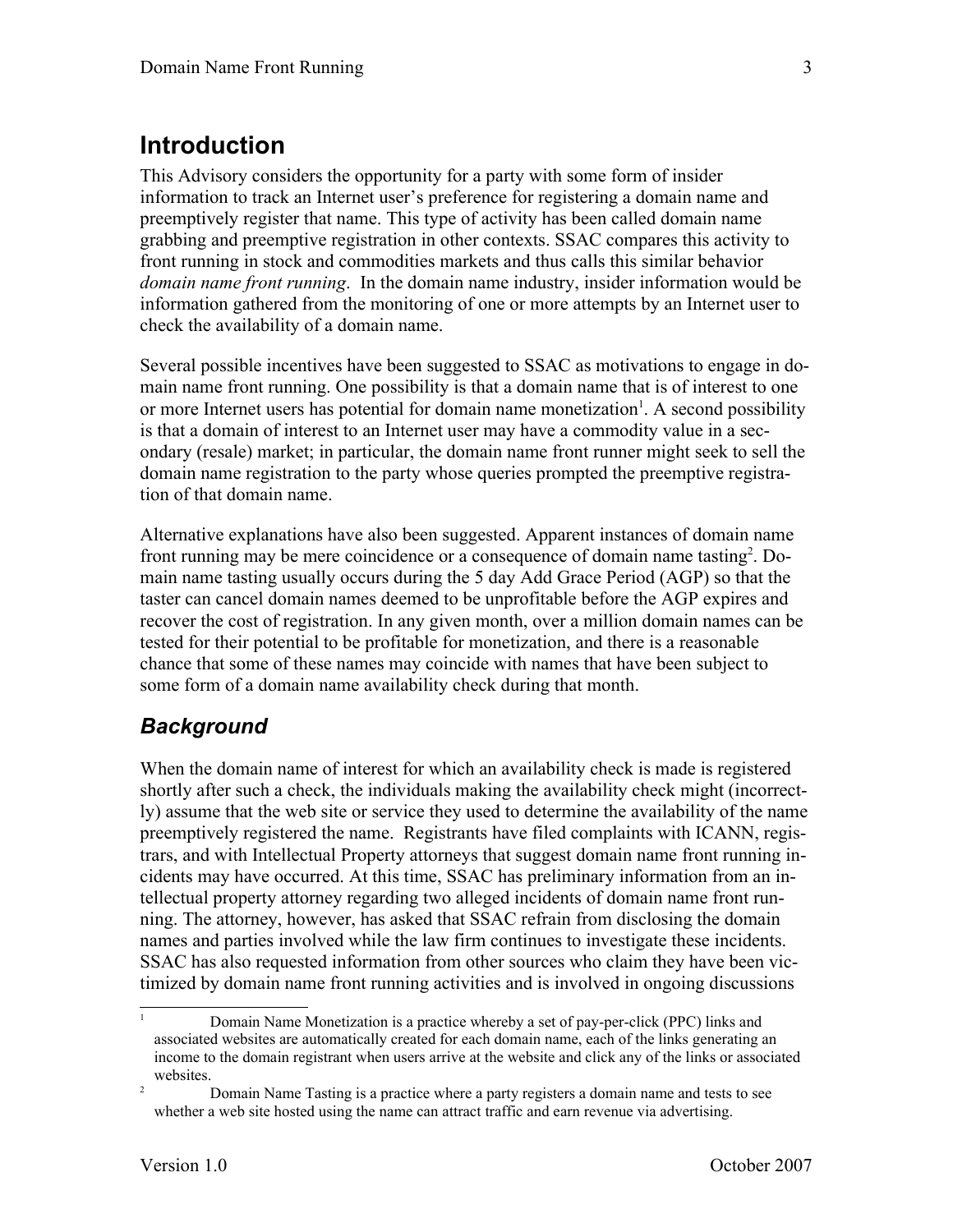with other law firms; members of the registrar and registry communities; and security and domain name experts.

SSAC does not yet have any hard data to draw conclusions regarding the frequency (if any) of the occurrence of domain name front running. We do know that Internet users have filed complaints of suspected domain name front running incidents with registrars and ICANN. Some complainants offer (pre- and post-incident) WHOIS query results to support their claim. These data alone are often insufficient to determine whether the domain name was preemptively registered, how the data used to preemptively register this particular domain name were acquired, or whether this was an intentional or coincidental act.

Several factors contribute to difficulties SSAC and others have experienced when attempting to collect detailed information concerning these incidents. No strong set of standards and practices exists to conclude whether monitoring availability checks is an acceptable or unacceptable practice. To date, domain name front running complaints have been processed independently by the contacted parties, e.g., registrar and ICANN staff. No common reporting mechanism or agreed-upon characterization of what constitutes a domain name front running incident has been established by the community. Registrants who do not suspect abuse do not carefully document availability checks as they perform them, and are not familiar enough with the details of domain name registration to know what to document and report should they suspect that domain name front running has occurred. Registrants do not even know that they could be a target of domain name front running.

This Advisory defines and characterizes domain name front running using information collected from members of the registrar, registry and DNS communities, ICANN staff, and members of the community at large. These sources (or their organizations) have been contacted by registrants who have filed complaints regarding what they conclude to be a domain name front running incident. These sources (or their organizations) have investigated incidents that registrants claim to be characteristically similar to what SSAC defines here as domain name front running activities. Based on the currently available information, SSAC has developed a composite list of methods domain name front runners might employ to analyze DNS and WHOIS query data, identify domain names of interest, and preemptively register those domain names.

# **Domain Name Front running**

During the latter half of the  $19<sup>th</sup>$  century, certain settlers to what is now the southwestern region of the United States devised ways to preemptively file or *jump* a claim on a parcel of land prior to the official start of land runs established following the Indian Appropriation Act of 1889. Preemptive claim filing was also common during the North American Gold Rushes of this period. Settlers and miners who engaged in claim jumping shared several common characteristics: they had access to information (surveys, maps, geology reports), information holders (engineers, cartographers, territorial officials), or the land itself that allowed them to speculate and choose which land was most valuable;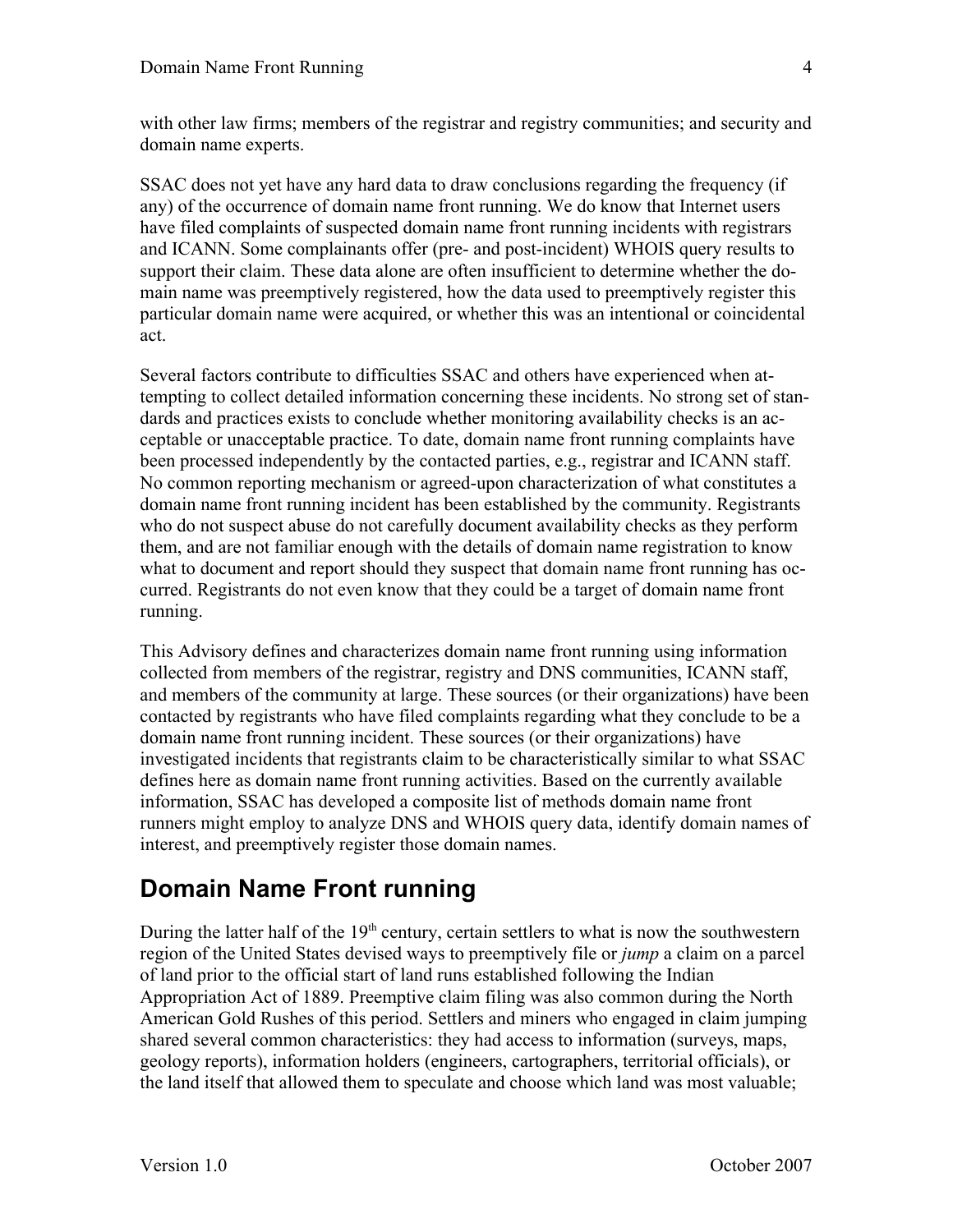they had advanced notice of a time when a claim would be filed for that land; and they had the means to filing the claim before another party could do so.

A practice known as front running was exposed long ago in the stock and commodities markets. Front running occurs when a broker fills an order for a security in his personal account based on trades or information disclosed by the broker's client (who is often privy to "insider" information) *prior* to filling his client's order. Front running trades are illegal under U.S. and other securities trading laws.

A domain name front running opportunity shares characteristics attributed to claim jumping and to front running trading as well. Domain name front runners, if such actors exist, exploit an opportunity to gather information, often in near real-time and from various sources; use that information to deduce whether a domain name is currently of interest to one or more parties; and preemptively register the domain name.

#### **Methods of Monitoring and Identifying Domain Names of Interest**

Registrants as well as interested parties in registrars, registries and staff at ICANN describe various opportunities for monitoring and identifying domain names of interest. SSAC has compiled this list to help the community appreciate the several means a front runner has at his disposal and to assess the risk that domain name front running poses. We include all the opportunities mentioned here; however, SSAC does not claim that any or all these methods are currently being used, or that this list is exhaustive, only that these represent plausible opportunities for gathering and monitoring domain names of interest to prospective registrants, and that these have been related to SSAC by parties who have anecdotal or partial information regarding a possible domain name front running incident.

**Client software.** Free- and shareware WHOIS client applications, Browser Helper Objects (BHOs), extensions, plug-ins and cookies are all essentially application software. Such applications can be programmed to record WHOIS queries, domain name queries, search engine arguments, etc. and relay these over covert connections – *back channels –* to the software developer or affiliated  $3<sup>rd</sup>$  party of the developer. The query data could be used by the developer, an affiliate, or sold to a domain name front runner.

**3 rd Party WHOIS query portals.** Any web server can host applications to perform WHOIS queries. Internet users may use such portals to check domain name availability. A party at any of these portals can use the query data directly or sell it to a domain name front runner.

**Unauthorized executables**. Email-delivered worms infect hundreds if not thousands of client computers daily. Malicious software delivered via email often includes trojan executables, programs that masquerade as legitimately installed applications or services but actually perform unauthorized and malicious activities. Trojan software can be programmed to collect URLs, DNS activity or keystrokes. End user (client) systems are not the sole targets of malicious code: inadequately secured DNS, web and other application servers may also be compromised by attackers, who then install trojan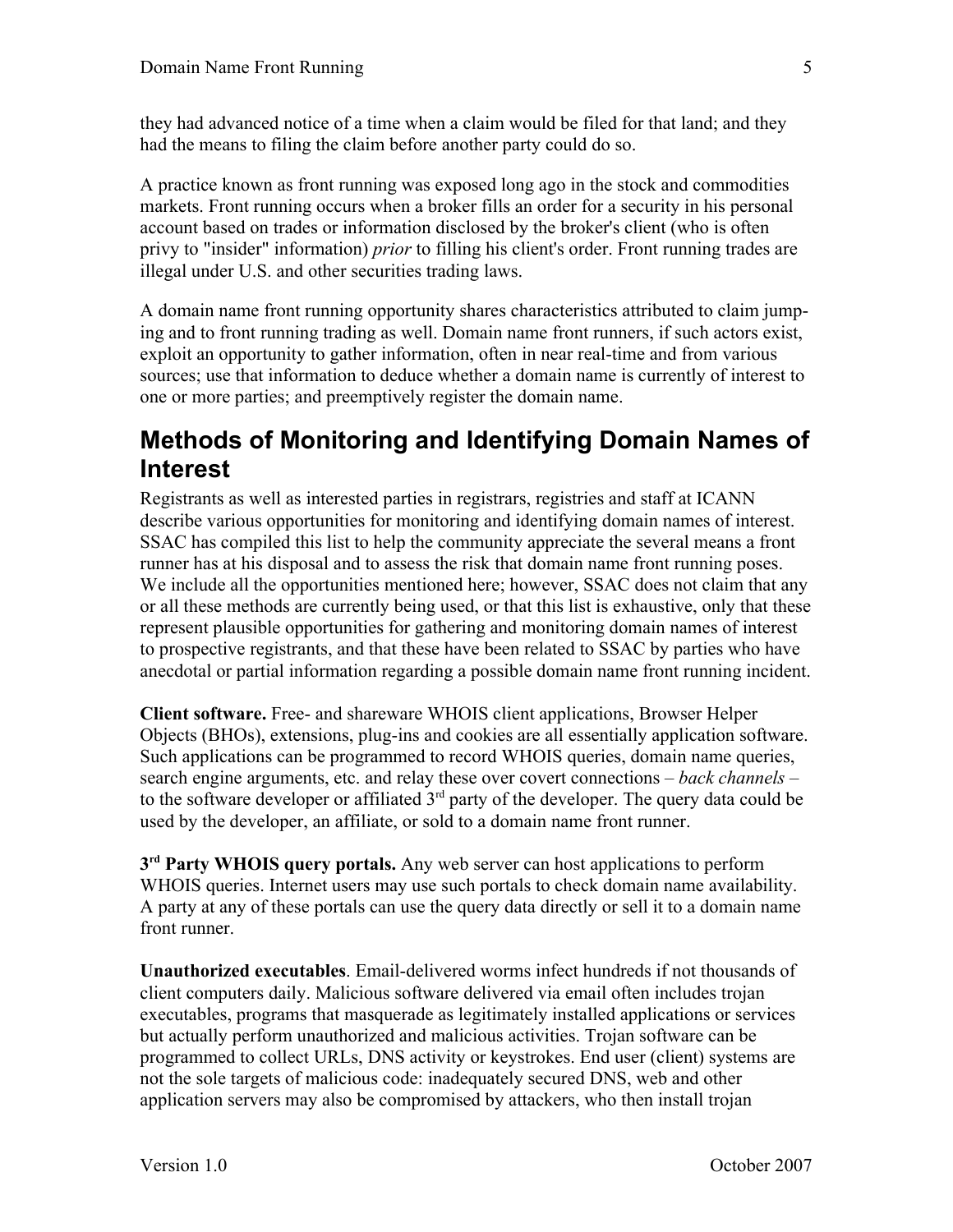software (e.g., "root kits") that can be programmed to monitor DNS, WHOIS and other system and user activities. The attacker can use the query data directly or sell it to a domain name front runner.

**DNS operators**. Some Internet users query the DNS rather than WHOIS services to determine whether a domain is in use, choosing to determine whether a domain name is available based on the receipt of a non-existent domain (NxD) response to a DNS query. This is generally a less accurate method than querying a registry or WHOIS, as a domain name can be registered, but is sometimes not published in the DNS. However, a party at any public DNS operator or a service provider who provides name service to subscribers can collect and use NxD data to register domain names in its own name or sell the NxD information to a domain name front runner.

**Registrars (and resellers)**. Registrars perform domain name availability checks on behalf of customers and visitors to their registration portals. Many registrars use the EPP <check> command to query a domain name from one or more registries. Some registrars also offer proprietary application programming interfaces (APIs) to resellers, which extend the EPP <check> command to the reseller. These are intended uses. A party who is able to monitor EPP activity can collect and use the query data directly or sell it to a domain name front runner.

**Name Spinners**. When a prospective registrant checks the availability of a domain name (e.g., example.com) using a registrar's domain name availability checking service, that registrar may send an availability check for the second-level label (example) to COM and additionally to any other registries whose TLD labels they market (including ccTLDs). The registrar performs this cross-TLD availability check as a service to the registrant: e.g., if a prospective registrant asks whether example.com is available and it is not, the registrar is able to provide a list of TLDs under which the desired 2<sup>nd</sup> level label (example) *is* available. A party in this query chain can monitor and collect availability checks and sell the mined data to a domain name grabber.

**Registries.** Registries that receive checks for the availability of domain names in their TLDs can determine the list of names checked versus the list of names not yet registered, and make such a list available to domain name front runners.

**Information leaks, social engineering**. An employee may unintentionally or prematurely reveal a service mark, television or movie title, or product slogan his company intends to register as a domain name during a conversation in a public area, and a passer-by might speculatively register the name.

The number and variety of means and opportunities included in this list illustrate that domain name front running can be performed by many parties, using a wide variety of collection and monitoring techniques. Indeed, other entities (search engines, browser developers, ISPs) might conceivably engage in domain name front running if it was feasible and profitable. The existence of such means and opportunities, however, is not sufficient to conclude that any of these are being exploited. At this time, SSAC does not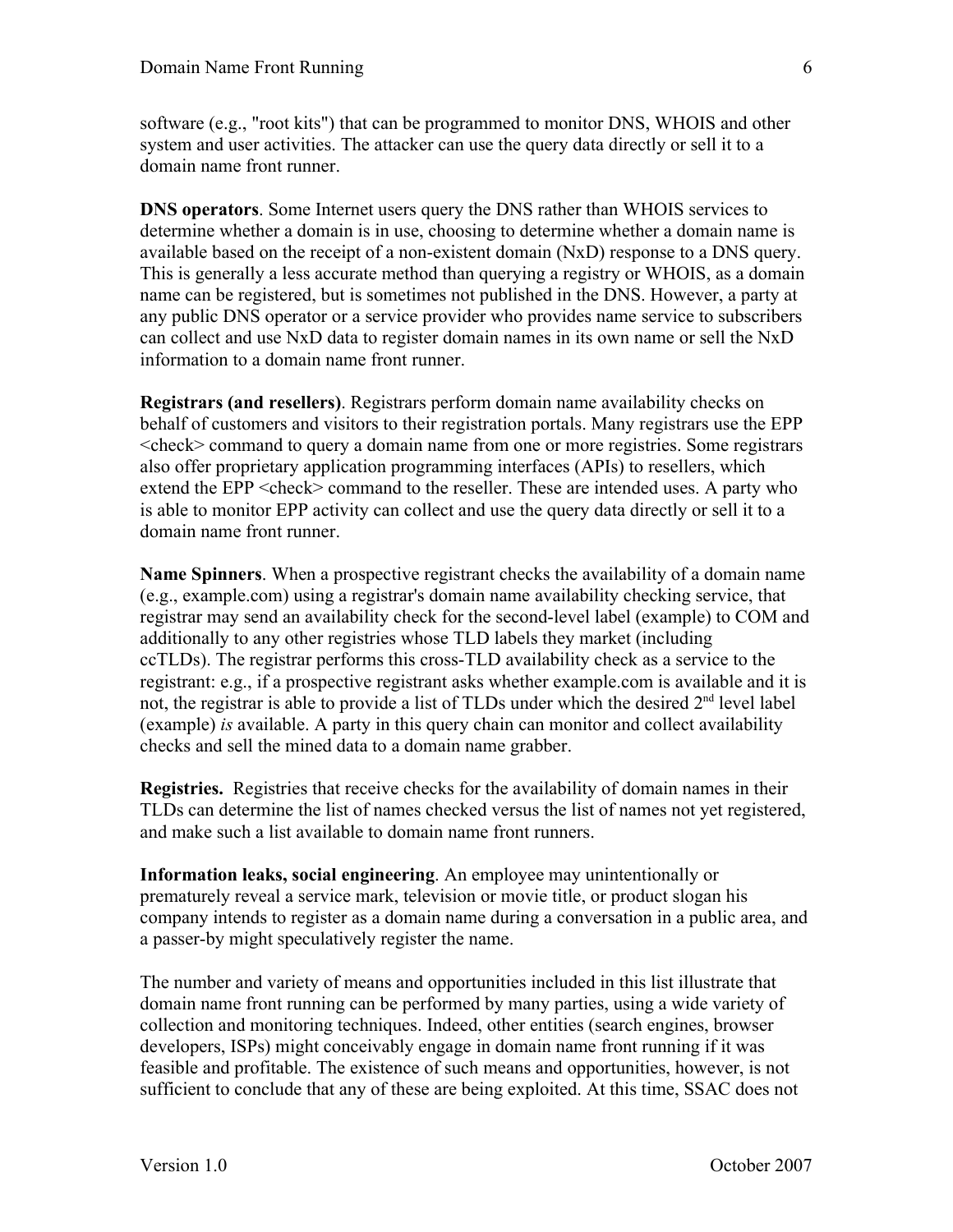have sufficient information to claim any of these opportunities are currently being exploited, but the committee continues to seek and solicit information related to suspected domain name front running incidents.

#### **Coincidence**

What appears to a prospective registrant as an intentional act may prove to be a coincidence. It is possible that two or more parties may become interested in a domain name a nearly the same time, especially if that domain name includes a popular instant messaging acronym (e.g., rofl., afaik, tyvm, bbiab, nvm) or suddenly popular phrase (e.g., "what *were* you thinking", "go ahead make my day"). The current volume of domain names tasted on a daily basis must also be considered; for example, an individual may imagine that a domain name is unique, but that name may have been previously registered, and previously registered names as well as permutations based on a key word in a domain name are commonly tasted. It is also worth noting that WHOIS services are not necessarily "real time". A domain name may be registered at noon on a given day but WHOIS queries later that afternoon may still indicate that the domain is available.

#### **Domain Name Front Running and Acceptable Conduct**

An important question for the community to consider is "How do we characterize domain name front running?" SSAC makes several observations based on the methods and opportunities enumerated above.

- 1. Activities performed by software installed without authorization and consent (via viruses) and activities performed following unauthorized access to a computer system are considered to be illegal in certain jurisdictions. Domain name front running that is facilitated by such illegal activities might also be considered illegal activity.
- 2. Domain name mining activities performed by client software, browser helpers, or  $3<sup>rd</sup>$ party WHOIS portals may be disclosed in the application's End User License Agreement (EULA) or at the developer's or operator's web site. In such circumstances, the user has been provided notice and has given consent. Even if the data collection were not disclosed, it is not clear whether this is universally considered to be an illegitimate act. Back channels themselves are topics of considerable debate: some security experts argue that if an application uses a back channel, the EULA must provide a truthful disclosure explaining what information will be collected and how it will be used and shared, while others would argue that such a disclosure is only needed if personal identifying information is collected.
- 3. Public DNS operators may be entitled to use or sell DNS utilization and logging information. Commonly, few agreements other than an Acceptable Use Policy (AUP) exist between operators and subscribers. AUPs may not disclose what types of logging and analysis activities the operator performs and how the operator will use log records. Service level agreements often exist between enterprise customers and service providers, but these typically focus on performance and availability metrics and may not address DNS and WHOIS data query collection, analysis or resale.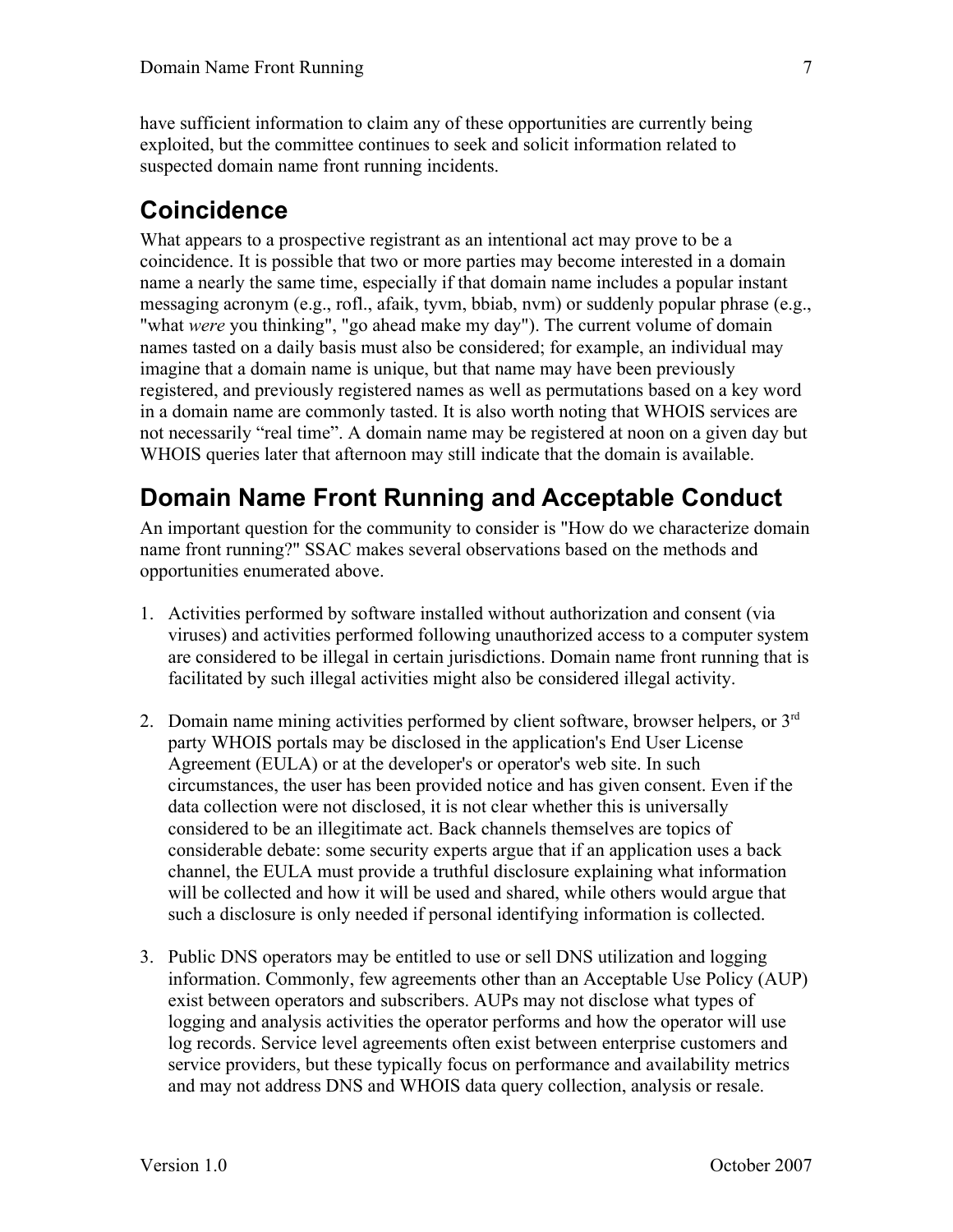- 4. ICANN's Registrar Accreditation Agreement and Registry Agreements do not expressly prohibit registrars and registries from monitoring and collecting WHOIS query or domain name availability query data and either selling this information or using it directly. In the absence of an explicit prohibition, registrars might conclude that monitoring availability checks is appropriate behavior. A counter assertion can be made that having registrars monitor availability checks is inappropriate, that domain name front running is an unanticipated and undesirable consequence of the existing registration process, that "spying" on a customer (or a customer's customer) is unethical and violates a trust relationship between registrant and registrar (and between registrar and registry), and that such behavior undermines consumer confidence in the registration process and all those who participate.
- 5. Information leaks, social engineering and coincidence are outside the scope of any action that SSAC could recommend to ICANN and the community other than to suggest that checking the availability of domain names is one of many areas where individual discretion and a thoughtful appreciation for confidentiality is required.

These observations reveal several challenges we face as we study domain name front running. Based on currently available information, the various acts of collecting names of interest from DNS, WHOIS, domain name availability checks, and other resources to preemptively register a domain name may appear be unfair, improper and even criminal to registrants but none of these assertions have been established by fact, policy or law.

SSAC also observes that many domain name front running methods lie outside ICANN's influence and thus ICANN's policies may have limited effect (or no effect whatever if registrars and registries are not domain name front running participants).

# **Preliminary Findings**

Of immediate concern to SSAC is *protection of industry image* for all parties to the domain name registration process and maintaining consumer confidence in the registration process. SSAC has sufficient information to observe that registrants *perceive* that parties affiliated with domain name registrations are participants in domain name front running but has no hard data to debunk or corroborate this perception. The perception of preemptive registration portrays an unfavorable image of the parties associated with the domain name registration process in specific, and of the domain name community in general. As such, SSAC feels obliged to study the matter further.

SSAC offers the following preliminary findings:

- 1. Checking the availability of a domain name can be a sensitive act which may disclose an interest in or a value ascribed to a domain name
- 2. Some potential registrants perceive that parties associated with the domain name registration process participate in domain name front running. SSAC believes that preventing this perception from evolving to accepted wisdom is an important consideration for the domain name community.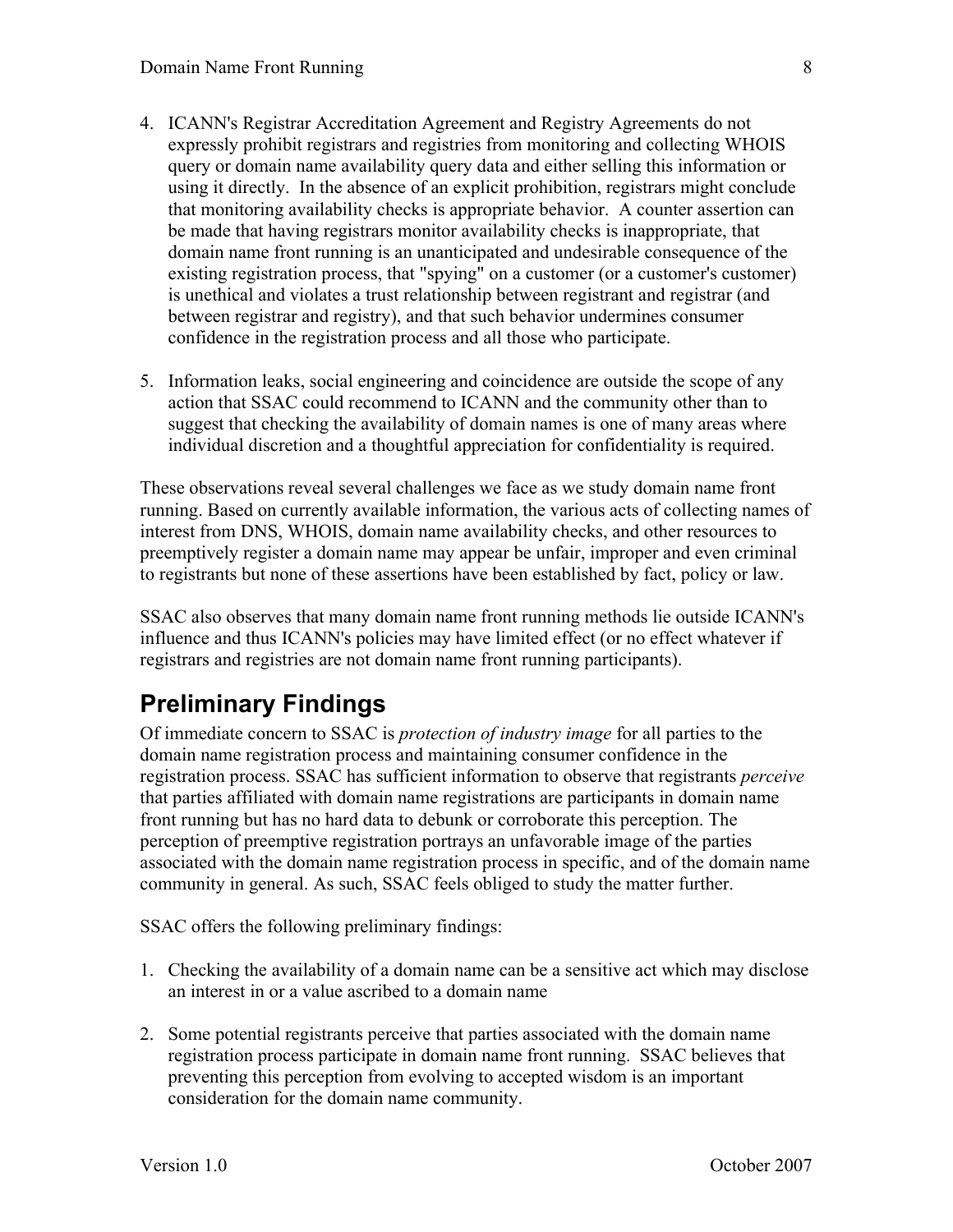- 3. At this time, no Internet user has presented sufficient information to conclude that any party associated with the domain name registration process engages in domain name front running. Members of the SSAC have contacted attorneys who are studying cases of possible domain name front running activity and are involved in ongoing discussions with other law firms; members of the registrar and registry communities; and security and domain name experts.
- 4. No single process to handle domain name front running complaints exists today, thus the actual number (and even a reasonable estimate) of complaints reported is difficult to gather. The absence of a formal process also creates an information gap for a domain name tasting victim, who has no guidelines for the kinds of information that must be presented to corroborate a claim.
- 5. There does not appear to be a strong set of standards and practices to conclude whether monitoring domain name availability checks is an acceptable or unacceptable practice. Redressing domain name front running claims is left to the discretion of (primarily) the registrar, who may not have any credible reason to process such a complaint.
- 6. Even if formal policies or processes were to exist, it is possible to collect data to facilitate domain name front running from a variety of sources. This introduces considerable complexity and variability for anyone attempting to resolve the complaint (or design mitigation strategies). Moreover, a number of collection sources have no formal relationships with ICANN and are not obliged to comply with any policies prohibiting domain name front running. Thus, policy action alone will not mitigate domain name front running.
- 7. Various acts of collecting names of interest from DNS, WHOIS, domain name availability checks, and other resources to preemptively register a domain name may appear to be unfair, improper and even criminal to registrants but these conclusions are not necessarily established facts.

#### *Call for Public Comment*

SSAC believes that domain names are a highly speculated and potentially valuable commodity for monetization and sale. Further we believe that availability checking may have unanticipated consequences, depending on the methods a would-be registrant uses to perform such checks and the parties that the would-be registrant uses.

SSAC offers this Advisory as a vehicle for providing a context for public comment and discussion. SSAC invites individual users, registrants, registrars and other parties who have information regarding possible domain name front running incidents to report that incident to the committee with as much information as possible to assist SSAC in studying this matter further.